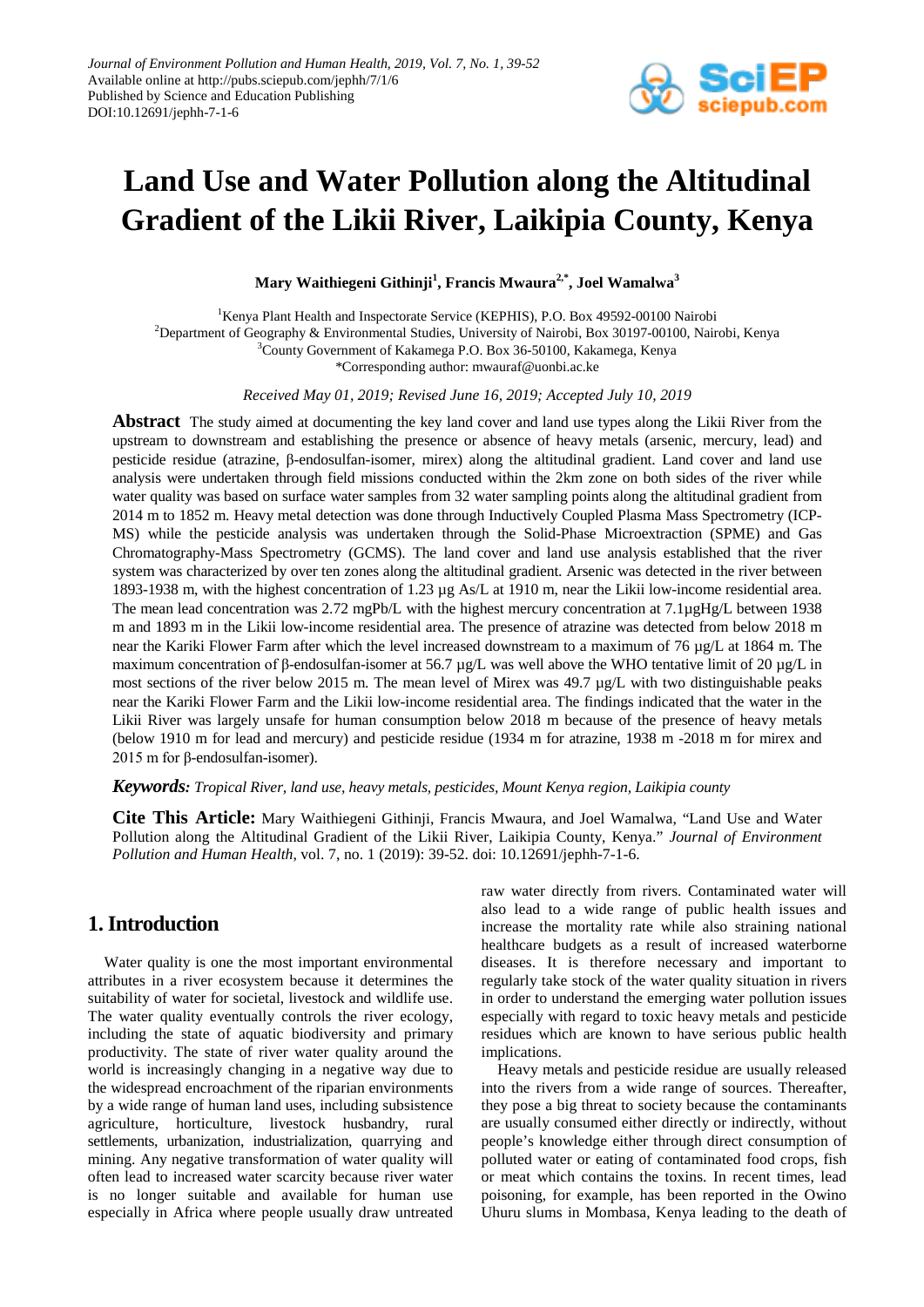three people and endangering 3,000 others [\[1\].](#page-12-0) In addition to heavy metals, water quality is seriously affected by the introduction of pesticide residue from agricultural fields along rivers where agrochemical use can usually be very intensive especially in irrigation farms. The pesticides (insecticides, fungicides, herbicides, nematicides, rodenticides, acaricides and molluscides) are usually applied in order to kill problematic insects, fungal pests, weeds, nematodes, rats, mice, ticks and snails, but most are also poisonous to humans. Although, the use of such chemicals is desirable for increased crop production the negative health implications can be enormous and the risk is usually unknown to the general public.

In Kenya, the available information on river pollution by arsenic, lead and mercury is quite limited and yet these are very toxic heavy metals. Similarly, the available data and knowledge on pesticide poisoning is inadequate within the region as indicated by the East Africa Pesticide Network (EAPN) and reported by Ngowi & Partanen [\[2\].](#page-12-1) This study was intended to address this knowledge gap.

Arsenic, lead and mercury are known to exhibit extreme toxicity in the environment even at trace levels [\[3\].](#page-12-2) They are usually mobilized into the environment through a combination of natural processes such as rock weathering and volcanic emissions. Natural sources, such as hot springs and geysers, can also contribute to elevated levels of arsenic in the environment [\[4\].](#page-12-3) However, the dominant source is through a range of anthropogenic activities especially mining, combustion of fossil fuels, use of arsenical pesticides and livestock feed, particularly poultry feed. Arsenic is also used in alloys to increase metallic strength and is common in battery grids as well as some electrical devices [\[5\].](#page-12-4) The use of arsenic containing glass, ceramics and wood preservation is also quite common. In many cases, the wastes of these products can find their way into waterways unless good measures are in place for well regulated solid waste and sanitation management.

Arsenic is considered as a slow poison which kills people gradually and in most cases without any suspicion by the victims. Long-term exposure to arsenic as a result of drinking contaminated water is known to have carcinogenic effects reflected mostly through lung and skin cancers but is also associated with other health problems such as skin lesions, dermatitis, cardiovascular complications, anemia, and diabetes. It is also associated with lung ailments such as chronic bronchitis and liver diseases like non-cirrhotic portal fibrosis [\[5,6\].](#page-12-4) Arsenic pollution has affected people in different parts of the world including USA, Latin America (especially Chile, Mexico, El Salvador, Nicaragua, Peru and Bolivia), China, India, and Bangladesh. Both Bangladesh and India especially West Bengal, have suffered enormously from arsenic water pollution with over 40 million victims. In 2001, the World Health Organization estimated that about 130 million people in the word are exposed to high arsenic concentrations above 50 µgAs/L [\[7\].](#page-12-5) Consequently, the WHO set the standard limit for arsenic in drinking water sources at 10  $\mu$ gAs/L [\[8\].](#page-12-6) National governments are expected to ensure that this limit is not exceeded. Africa is considered as one of the continents with the least effort towards the monitoring and documentation of arsenic water pollution and its impact on the society. Reliable

research on this problem has only been conducted in a few countries such as Botswana, Burkina Faso, Ethiopia, Ghana, Nigeria and South Afric[a \[8\].](#page-12-6)

Lead on the other hand is a toxic metal which has been used in the world since ancient times. The major consumer of lead is the automobile industry especially the production of lead battery and also as gasoline additive. It is also associated with military equipment and ammunition waste as well as medical waste. It is also common in the manufacture of ceramic glazes and roof paint [\[9\].](#page-12-7) According to the International Persistent Organic Pollutants Elimination Network (IPEN), Kenya is one of the countries in the world where lead-based decorative paints especially for house roofs are still in the market [\[10\].](#page-12-8) Lead is also used in the production of water pipes and corrosion preventing vehicle fillers. In agriculture, lead arsenate is common in the production of pesticides. The negative health impacts of lead poisoning is associated with a wide range of ailments including anemia, gout, kidney failure, high blood pressure and renal cancers [\[5\].](#page-12-4) It is also known to cause damage to the central nervous system including brain damage [\[11\].](#page-12-9)

Mercury is generally introduced in river water from a wide range of common products such as fluorescent bulbs, dental fillings, textiles, medical equipment, antiseptics, contraceptives, paints, paper, corks, rubber, thermostats and switches [\[12\].](#page-12-10) Just like lead it is also contained in some types of pesticides. A common source of mercury in the environment is the casual disposal of expired radio and flashlight batteries which is common practice in most developing countries including Kenya. Mercury poisoning has been associated with gastrointestinal disorders including ulcers, gastritis and diarrhea. It is also associated with Parkinson disease, renal failure, anemia and central nervous system disorders [\[5\].](#page-12-4) The health implications of mercury are well illustrated in some countries such as Japan which has suffered from Minamata disease as a result of mercury poisoning. The disease was first discovered in Minamata City within the Kumamoto Prefecture in 1956 [\[13\].](#page-12-11) The cause of this was the release into the Minamata River and Bay of methyl mercury contaminated industrial wastewater from the Chisso Corporation's chemical factory between 1932 to 1968 [\[14,15\].](#page-12-12) The toxic mercury in water was eventually assimilated in fish and later transferred to society because the area is a fishing hub.

The problem of pesticide residue in rivers is closely associated with the intensification of agriculture around the world. Cultivation along the rivers usually involves substantial use of agrochemicals especially pesticides which can eventually find their way into the water with serious negative consequences [\[16,17,18\].](#page-12-13) More than 500 different pesticides formulations are common throughout the world with India ranking tenth in the world in pesticide use with an annual total consumption of about 500 million tonnes. India is also the largest manufacturer of basic pesticides for the African market [\[19\].](#page-12-14)

In Kenya, approximately 8,370 tonnes of pesticides are imported each year  $[20]$ . Heavy use of pesticides is common especially in the horticulture and floriculture sector which is usually operating close to rivers and lakes. In Lake Naivasha, for example, over 40 large flower farms are operating around the lake which creates a high risk of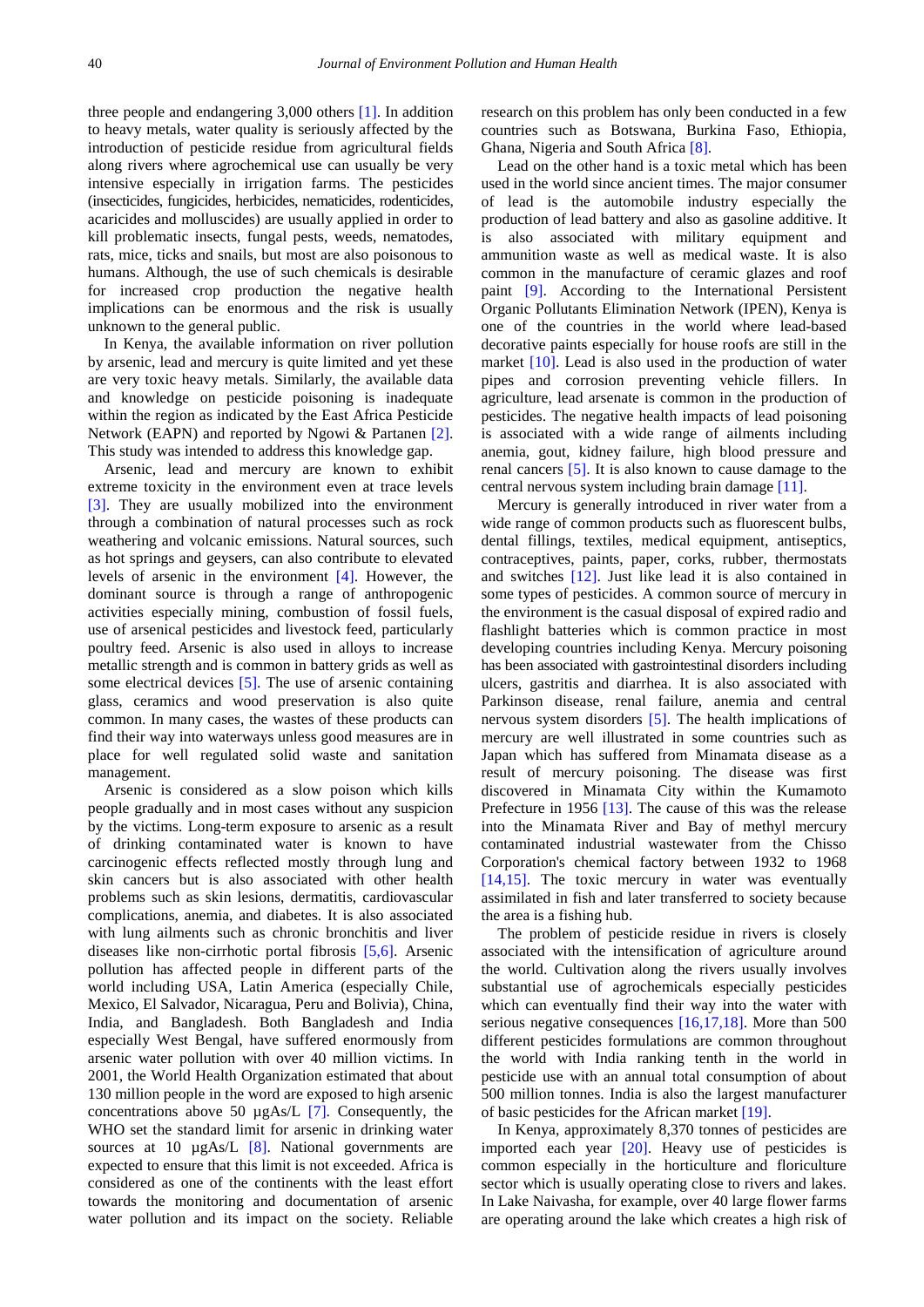pesticide leakage into the aquatic ecosystem. Pesticide ingestion by humans is usually associated with a wide range of health problems such as leukemia, brain, prostate and breast cancer, asthma, diabetes, renal complications, neurological problems including Alzheimer's and Parkinson's diseases [\[21,22\].](#page-12-16) According to the WHO, in 1990 there were around 3 million pesticide poisoning cases are reported annually in the world leading to about 220,000 deaths [\[21\].](#page-12-16) The World Health Organization has classified pesticides according to their oral toxicity as shown in [Table 1.](#page-2-0)

<span id="page-2-0"></span>

| Pesticide category | Hazard level               | Oral toxicity*       |                |
|--------------------|----------------------------|----------------------|----------------|
|                    |                            | <i><b>Solids</b></i> | <i>Liquids</i> |
|                    | <b>Extremely hazardous</b> | $<$ 5                | <20            |
|                    | <b>Highly hazardous</b>    | $5 - 50$             | 20-200         |
| Ш                  | Moderately hazardous       | 50-5000              | 200-2000       |
|                    | Slightly hazardous         | >500                 | >2000          |

**Table 1. Classification of pesticides by toxicity hazard leve[l \[22\]](#page-12-17)**

 $*$  - Toxicity based on LD 50 for the rat (mg/kg bodyweight);  $+$  - The term solids and liquids refer to the physical state of the product or formulation.

Atrazine, α-endosulfanisomer and mirex are some of the agro-pesticides which are commonly used in the developing world although their use, in the developed world, is either banned or highly controlled. Atrazine (2-chloro-4-ethylamino-6-isopropylamino-s-triazine) is classified as a Class III substance by the WHO classification and is considered to be carcinogenic. It is widely used to control broadleaf weeds and grasses [\[21,23\].](#page-12-16) Atrazine has a half-life of 20-50 days at 20-25°C with the half-life increasing at lower temperatures to over 60 days in fresh water environments [\[21\].](#page-12-16)

Endosulfan  $\alpha$ -isomer (C<sub>9</sub>H<sub>6</sub>Cl<sub>6</sub>O<sub>3</sub>S) is a broad spectrum organochlorine cyclodiene insecticide which is used in the control a wide variety of insects and mites and is commonly traded under the name of Thiodan. It is classified as a Class Ib pesticide [\[24\].](#page-12-18) Endosulfan is genotoxic and neurotoxic and is known to cause convulsion and death. It is also known to be an endocrine disruptor and a reproductive toxicant. Epidemiological studies have provided evidence of birth defects, intellectual and behavioral impairment, and disrupted sexual development due to endosulfan poisoning [\[25\].](#page-12-19) Acute endosulfan poisoning can also cause brain oedema, impaired memory, epilepsy and paralysis. The pescticide is also associated with breast cancer. Endosulfan has contributed towards 55% of the total agro-pesticide poisoning cases in the Sudan [\[21\].](#page-12-16) Because of its threats to human health and the environment, a global ban on the manufacture and use of endosulfan was negotiated under the Stockholm Convention in 2011. More than 80 countries, including the European Union, Australia, New Zealand, the United States of America, Brazil, and Canada and several West African nations, had already banned the use of the pesticide by the time the Stockholm Convention ban was agreed upon. However, the pesticide is still used extensively in India, China, and Africa [\[24\].](#page-12-18)

Mirex is a fire resistant organochlorine insecticide which is classified as a Class I pesticide. The high degree of chlorination in the pesticide makes it degrade very slowly in the environment leading to chemical persistence. When mirex is introduced in rivers and lakes, it tends to accumulate in the bottom sediments which contaminate the ecosystem for a long period. The pesticide is capable of bioaccumulating and biomagnifying at all trophic levels along the food chain up to the human level where it is known to be carcinogenic. Because of this, the use of the pesticide was discontinued in the 1970s [\[5\].](#page-12-4) According to the Kenya National Implementation Plan for the Stockholm Convention on Persistent Organic Pollutants (POPS), mirex was supposed to be listed for banning [\[20\].](#page-12-15)

The fact that atrazine, endosulfan and mirex are either banned or used under severe restriction in the developed world raises great concern over their continued use in the developing world. The  $4<sup>th</sup>$  Schedule (Regulation 16) of the Environmental Management and Coordination Act (EMCA 1999, Cap 387) of Kenya prohibits the unlicensed disposal of wastes containing the three pesticides as well as arsenic, lead and mercury because they are classified as hazardous substances [\[26\].](#page-12-20) Despite their dangerous character, the fate of these substances in the environment especially highly valued streams and rivers has not been a priority in scientific research hence the justification for this study. The progressive encroachment of the Likii River by human settlements and farming activities including horticulture and floriculture raises the need to establish whether land use along the river system is creating a problem of heavy metal and pesticide pollution.

The study was aimed at documenting the impact of different land uses along the river way and determining how they affect water quality. The key objectives were to: a) assess the key land cover and land use types along the altitudinal gradient of the Likii River from the upstream to the downstream, b) establish the presence or absence of arsenic (As), mercury (Hg) and lead (Pb), and c) establish the presence or absence of atrazine, β-endosulfan-isomer and mirex along the altitudinal gradient. The findings of the study are expected to provide knowledge on the state of water quality in the rivers of Kenya which are experiencing rapid encroachment by a wide range of land use including horticulture, urbanization, informal settlements and quarrying.

### **2. Study Area and Methods**

The Likii River which is located in Laikipia County (Nanyuki and Segera Wards, Laikipia East Sub-County) has a catchment area of  $184 \text{ km}^2$ , which stretches from above 2,500 m on Mount Kenya (5199 m) and flows downstream through Nanyuki town before joining the Nanyuki River at an altitude of approximately 1850 m to form the south-eastern tributary of the Ewaso Ngiro River [\[27\].](#page-12-21) This stretch of about 5 km constituted the altitudinal gradient of interest for the study was characterized by ecological zones I, II, III and IV which are associated with very humid, humid, semi-humid and savannah conditions, respectively.

The annual rainfall is around 1,000-3,500 m for zones I and II within the high altitude to less than 800 mm in zone III and IV in the downstream. The rainfall distribution is bi-modal with two rain seasons, namely the long rains between April-June and the short rains between October to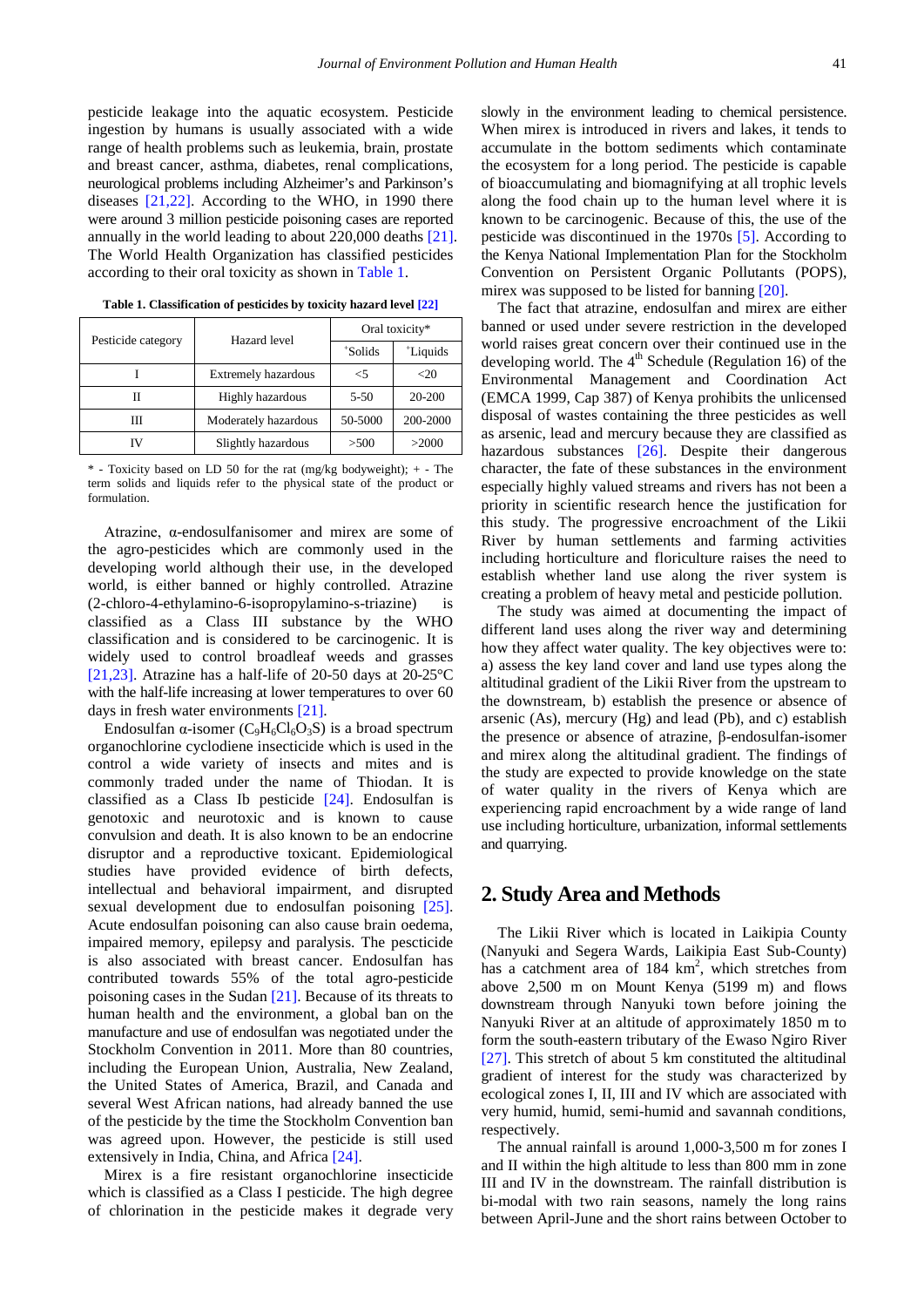December [\[27\].](#page-12-21) On average, the longest dry period is approximately four months during which the local people depend almost entirely on the river as the only source of water. The lower part of the river, below Nanyuki town, is dominated by pastoralists who permanently depend on the river for their livestock watering. Water pollution in the river is therefore likely to affect people in distant areas through the consumption of toxic livestock products.

<span id="page-3-0"></span>The high altitude upstream section of the river to the south and east is dominated by small-scale farmers with land parcels of between 1-4 acres while the downstream low altitude section to the north crosses through the Likii

low-income residential area which was previously a slum [\[27\].](#page-12-21) In recent years, the continued deterioration of water quality in the river is creating some tension between upstream and downstream stakeholders. [Figure 1](#page-3-0) shows the location of the study area while [Figure 2](#page-3-1) shows the general characteristics of the river system within the foot zone and savanna. The study was based on the main stretch of the river from Mount Kenya near the Kangaita farm through the Likii low-income residential area to just below the Likii horticulture farm in the east of Nanyuki Town [\(Figure 2\)](#page-3-1). [Table 2](#page-4-0) shows the population characteristics in the study area.



**Figure 1.** The location of Likii river catchment in the Ewaso Nyiro (North) drainage basin

<span id="page-3-1"></span>

**Figure 2.** General characteristics in the Likii catchment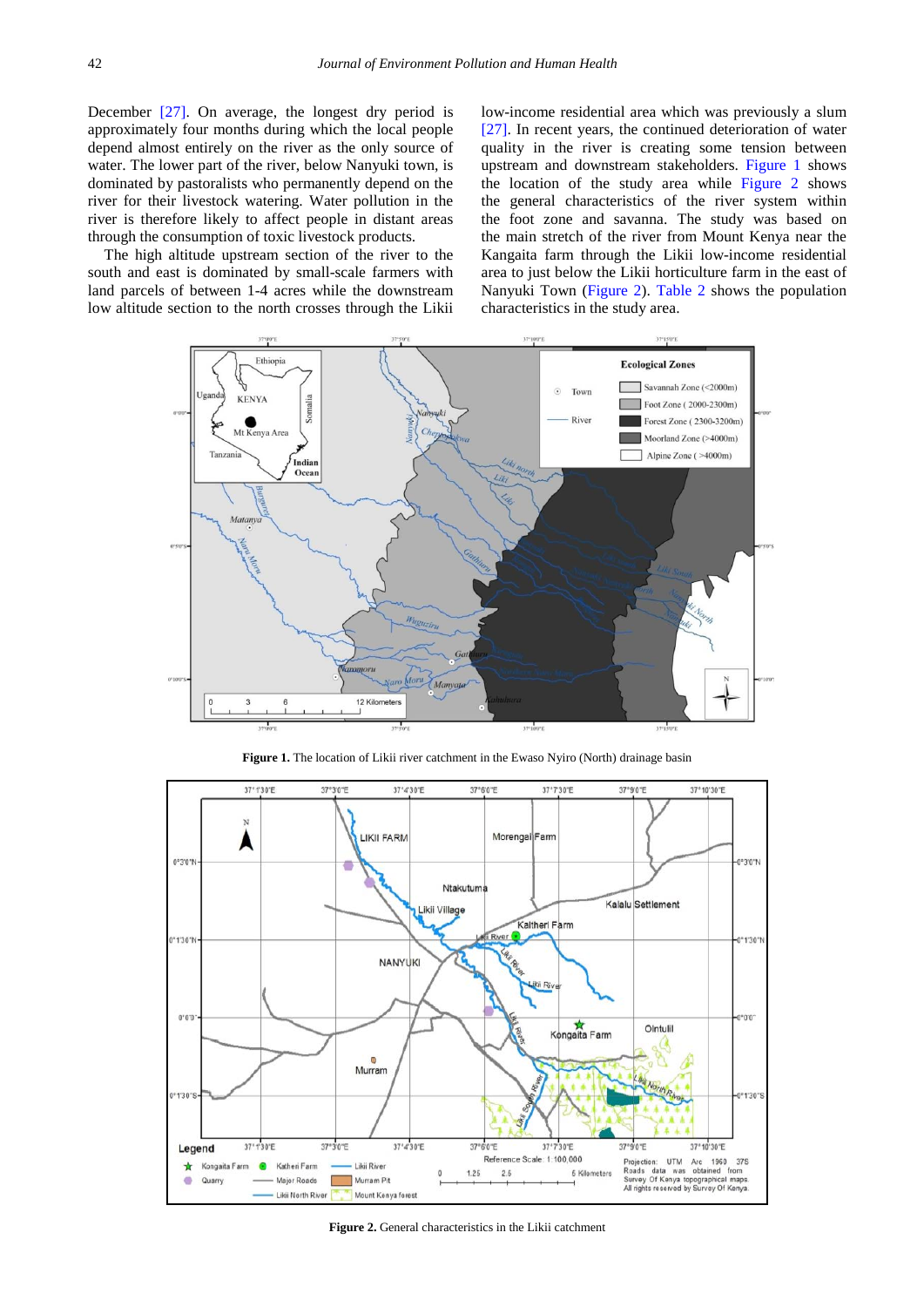|  |  |  |  | Table 2. Population of the study area and the projections |
|--|--|--|--|-----------------------------------------------------------|
|--|--|--|--|-----------------------------------------------------------|

<span id="page-4-0"></span>

| <b>Administrative area</b>                                                | Area and population size |        |        |                 |
|---------------------------------------------------------------------------|--------------------------|--------|--------|-----------------|
| <b>Sub-location</b>                                                       | Land $(km^2)$            | 1999   | 2009   | 2025 Projection |
| Laikipia East Sub-county, Central Division, Daiga and Nturukuma Locations |                          |        |        |                 |
| Rugutu                                                                    | 129.8                    | 1,413  | 2,030  | 3,077           |
| Nturukuma                                                                 | 19.5                     | 3.694  | 5.308  | 8.043           |
| Likii                                                                     | 5.3                      | 6,891  | 9,901  | 15,005          |
| Sub Total                                                                 | 154.6                    | 11,998 | 17,239 | 26,125          |
| <b>Buuri Sub-county, Timau Division, Ontulili Location</b>                |                          |        |        |                 |
| Sub Location                                                              |                          |        |        |                 |
| Kangaita                                                                  | 11.0                     | 2,628  | 4,130  | 7,531           |
| Katheri                                                                   | 18.7                     | 5.080  | 5,448  | 14,558          |
| Sub Total                                                                 | 29.7                     | 7.708  | 9.578  | 22,089.1        |
| <b>Total</b>                                                              | 184.3                    | 19,706 | 26,814 | 48,214.1        |

Source: KNB[S \[28\]](#page-12-22)*.*

Land cover and land use analysis was undertaken through field missions conducted along road-based inspection transects using the motorable roads and tracks within the 2km buffer zone on both sides of the river from 2014 m in the upper catchment to 1852 m in the lower catchment. The analysis involved a rapid identification of land cover and land use types at random observation points along each transect. The elevation at each observation point was recorded using a Garmin GPS unit. The land cover and land use classes were eventually mapped using ArcGIS.

Water sampling was undertaken after the short rains in December 2013 from 32 water sampling points along the altitudinal gradient [\(Figure 3\)](#page-4-1). The sampling sites were selected purposively depending on terrain navigability and river accessibility. The sampling interval was generally between 0.5-1.5 km from one point to another along the altitudinal gradient. Water samples were collected at 15-30 cm depth below the water surface using high density polyethylene containers. All the containers were cleaned using deionized water prior to the water sampling. The clean containers were labeled in relation to each sampling site and also geo-referenced according to elevation using a GPS.

The water samples were stored in a cool box during transportation to the laboratory and analyzed at the Kerio Valley Development Authority (KVDA) in Eldoret after 2-5 days.

<span id="page-4-1"></span>

**Figure 3.** Location of sampling sites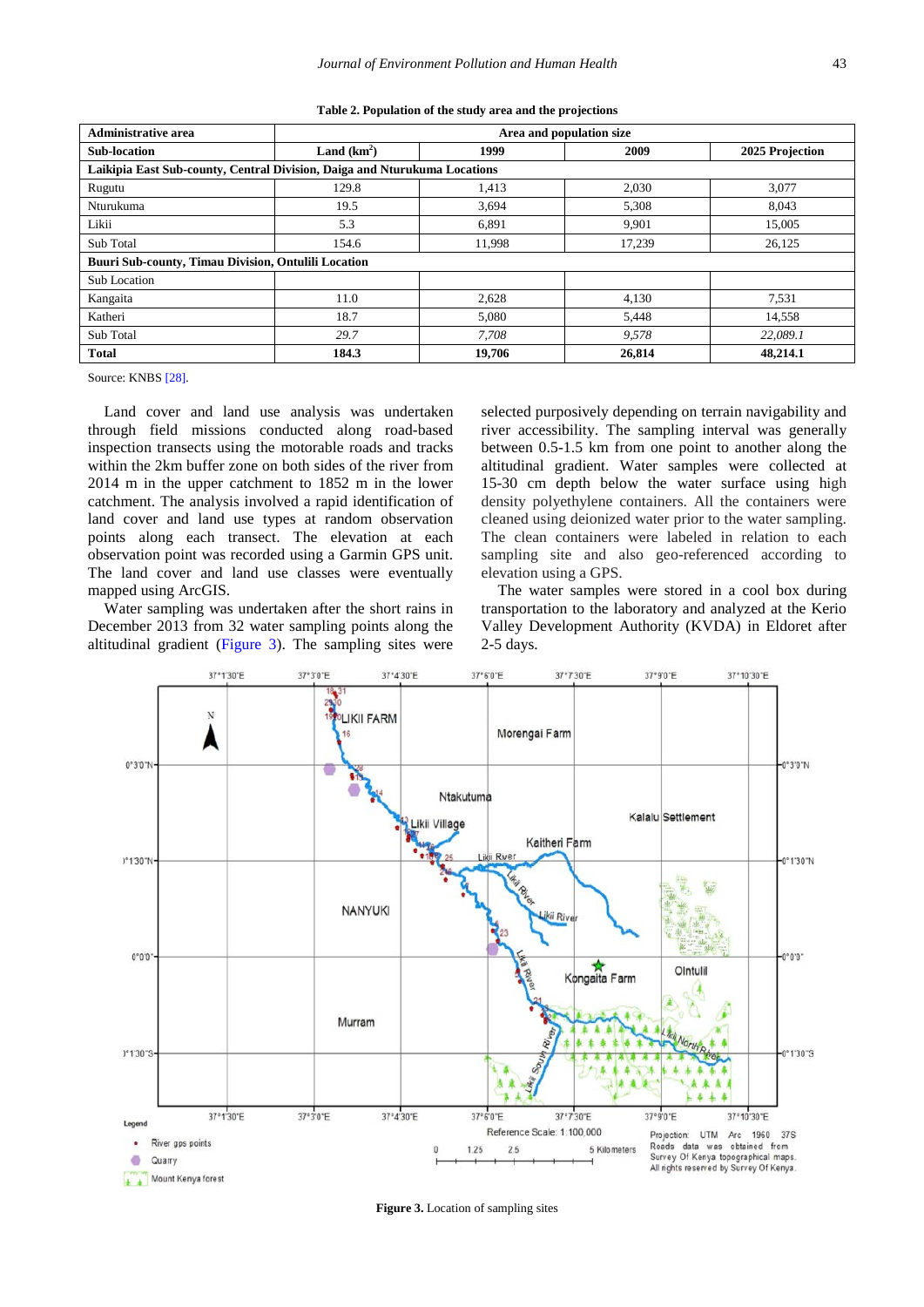Water pH was tested on site using a portable water analyzer (HI 9828 multiparameter meter) in order to determinate the general quality. Arsenic, lead and mercury were analyzed through inductively coupled plasma mass spectrometry (ICP-MS) [\[29\].](#page-12-23) The arsenic samples were digested using concentrated nitric acid and high-purity water replenished to 20 mL. From this solution, 2.5 mL was removed and placed in a 15 mL test tube, to which 5mL of pre-reduction solution was added. Following a reaction time of 2 hours, 2.5 mL of high-purity water (5.2.1) was added. After being shaken briefly, 10 mL of sample solution was diluted by a 1:4 ratio. The samples, reference samples, stock solution for standards and ICP-MS tune solution (as solution 5 μg/L) were then treated according to the standard procedure [\[29\].](#page-12-23) The accuracy of the ICP-MS performance for water analysis was assessed using external standards which were prepared by diluting the ICP Multi-Element Mixed Standard III (Perkin Elmer) into a series of concentrations with the same acid mixture used for sample dissolution. The analysis was performed using ICP-MS ELAN 9000 (Perkin Elmer) equipped with a Meinhard Concentric Quartz Nebulizer, Cyclonic Spray Chamber, Nickel Sampler and Skimmer Cones.

Pesticide analysis was undertaken through the Solid-Phase Microextraction (SPME) and Gas Chromatography-Mass Spectrometry (GCMS) using the Agilent Technologies 6890N Network GC System in accordance with FAO and IAEA procedures [\[30\].](#page-12-24) The sample vial was agitated with a magnetic stir bar and stirrer. Once the SPME fiber had cooled, it was exposed directly into the water sample while still stirring for 15-20 minutes. For the first sample set, ~.70 g of NaCl was added to the samples in order to salt out any possible organochlorine pesticides in the sample. After the adsorption time, the fiber was removed from the sample and immediately inserted back into the GC-MS for about five minutes to analyze for the organochlorine pesticides. This was repeated for each sample vial. The resulting peaks from the GC-MS analysis were identified and the limits of detection found by first creating a standard mixture by spiking of 0.010 mL of a pesticide mix standard solution (Supelco) into 4 mL of deionized water. The standard was contained in a methanol: methylene chloride mix (98:2). The SPME fiber was then exposed to the mixture in the same manner as the sample vials and the areas generated for each compound used to roughly establish the limits of detection for each pesticide as well as providing an estimate of the pesticide concentrations in the water samples. The quantification limits were set to 100 ng/L forβ-endosulfan; and 10 ng/L for atrazine and mirex.

The data was analyzed using the Statistical Package for Social Science (SPSS) and Excel platforms. The two platforms were used in the computation of descriptive summary statistics which was followed by correlation and regression analysis to examine the relationships between heavy metals and pesticide residue on one hand and altitudinal gradient on the other.

#### **3. Findings**

The river profile had an overall altitudinal gradient of 182 m stretching from 2034 m in the foot zone (Mount Kenya Forest) to 1852 m in the lower catchment savanna at the confluence with Nanyuki River. The land cover analysis established that the river system had over ten different types of land cover zones along the altitudinal gradient.

The high altitude catchment was characterized by pristine forest as part of the Mt. Kenya ecosystem which is a national park and forest reserve. It is also part of the Mount Kenya Biosphere Reserve and UNESCO World Heritage Site. This section is located near the world famous Fairmont Mount Kenya Safari Club and the Kenya Defence Forces (KDF) military camp. The rest of the river was characterized by woodland, bush land, agroforestry and agro-ecosystems with majority of the people practicing mixed farming and irrigation along the Likii River. [Figure 4](#page-6-0) shows the land cover types along the altitudinal gradient.

The land use analysis established that the Likii catchment is hosting about 25,000 persons with the upstream section consisting of the Kangaita and Oluntulili settlements while the middle section consisted of the Nturukuma settlement, Nanyuki Municipality and Kalalu settlement scheme. The lower section of the river was dominated by the Likii low-income residential area and Morengai villages. The population density along this section of the river was approximately  $79/\text{km}^2$ . [Table 3](#page-5-0) and [Figure 5](#page-7-0) show the and use and land cover zones in the riparian environment**.**

**Table 3. Land use zones along the Likii River**

<span id="page-5-0"></span>

| Altitude (m) | Dominant land use/landcover zone |
|--------------|----------------------------------|
| 2018-1944    | Agro-forestry                    |
| 2021-1864    | Floriculture and horticulture    |
| 2034-1855    | Forestry                         |
| 1922-1856    | Horticulture and quarrying       |
| 2015-1893    | Informal settlement              |

The water pH along the entire altitudinal gradient from upstream to downstream was 7-9.8 with neutral pH (pH 7) in the high altitude section of the river inside the Mount Kenya forest at 2034 m. The highest pH at 9.8 was recorded in the section between 1912 and 1910 m which was dominated by the Likii low-income residential area . Many households in the informal settlement discharge their raw sewage directly into the river.

Arsenic was found to exist in the river with the major concentration peak in the altitudinal section between 1893-1938 m where the level was 1.23 µgAS/L at 1910 m within the Likii low-income residential area. The overall mean level at 0.15 µgAs/L was below the WHO limit of 10 µgAs/L. The landuse appeared to indicate the source of arsenic as originating from waste disposal into the river within the informal settlement. [Figure 6](#page-7-1) shows the spatial pattern of arsenic along the altitudinal gradient of Likii River. The presence of arsenic in the river was alarming given that communities along the river usually draw untreated water for domestic use and including drinking. A lot of livestock especially in the downstream section of the river below Nanyuki town also depend heavily on the river as the source of water.

The mean lead concentration in the river was 2.72 mgPb/L but the heavy metal was undetectable in the high altitude sections of the river above 1934 m in Mt. Kenya forest.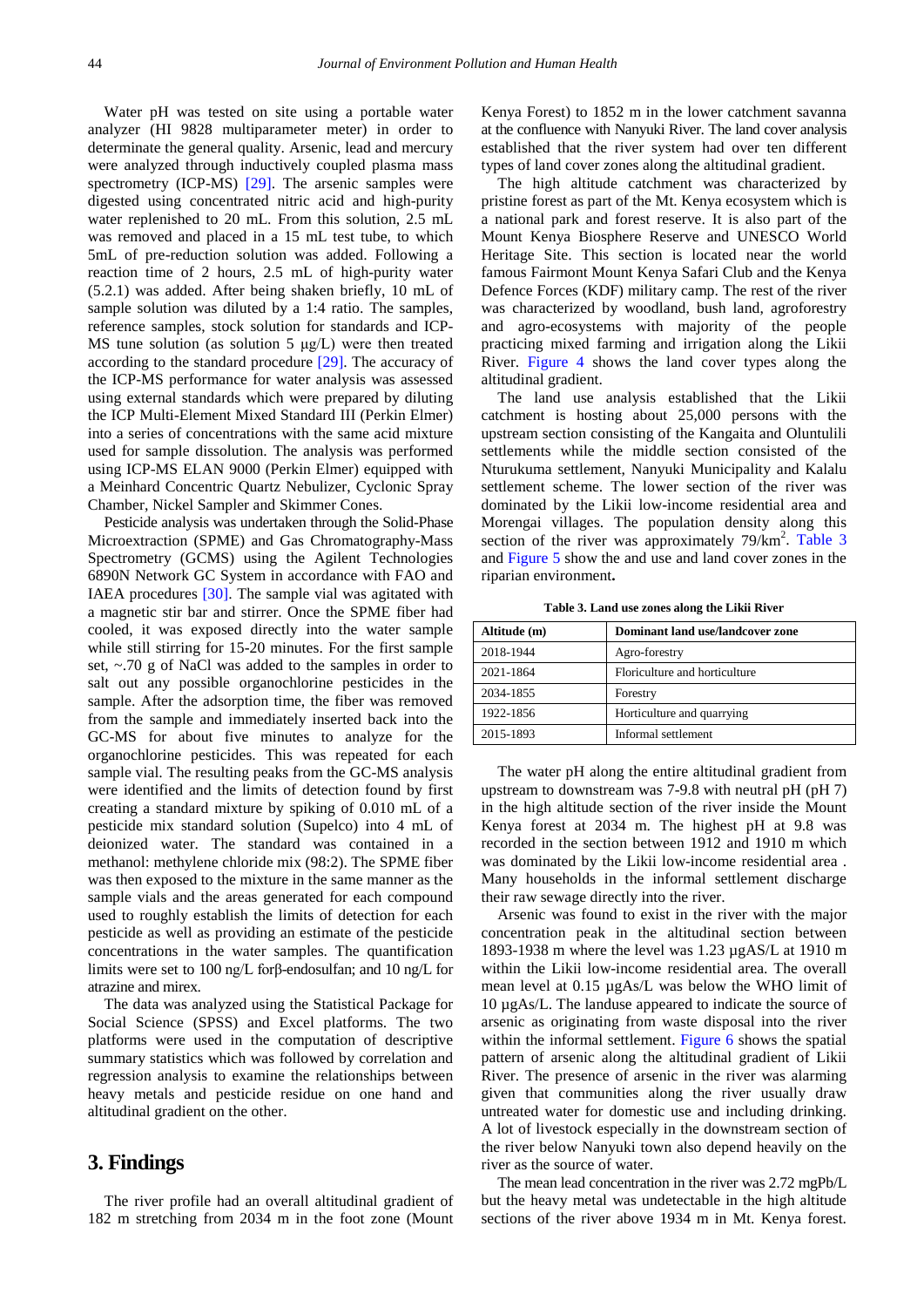The river was found to have two lead peaks. The first peak along the gradient was recorded at 1950 m, in a river section associated with horticultural and quarrying activities, with the highest concentration at 13.3 mgPb/L This peak was also located below the KDF military base below the pristine forest cover zone. The second peak of 12.5 mgPb/mg was located at 1950 m in a section of the river below the Likii low-income residential area. There was a slight increase of 1.7% in lead concentration along the altitudinal gradient from the upstream to the downstream as indicated by the coefficient of determination ( $r^2$  = 0.017). The lead levels in the river were above the NEMA and WHO limit of 0.01 mgPb/L for drinking water. [Figure 7](#page-8-0) shows that two lead peak concentration sections.

The mercury analysis manifested as similar altitudinal pattern to arsenic and lead with two distinguishable peaks. The first peak concentration at 7.1  $\mu$ gHg/L was located in the altitudinal section between 1938 m and 1893 m which was in the Likii low-income residential area. The second peak at 6.9 µgHg/L was recorded at 1938 m below the Likii low-income residential area [\(Figure 8\)](#page-8-1). Like arsenic, there was a slight increase of 10% in mercury concentration along the altitudinal gradient from the upstream to the downstream as indicated by the coefficient of determination ( $r^2$  = 0.1). The landuse analysis appeared to indicate the source of mercury as originating from waste disposal into the river within the Likii low-income residential area to the east of Nanyuki town.

<span id="page-6-0"></span>

**Figure 4.** Land cover types along the Likii River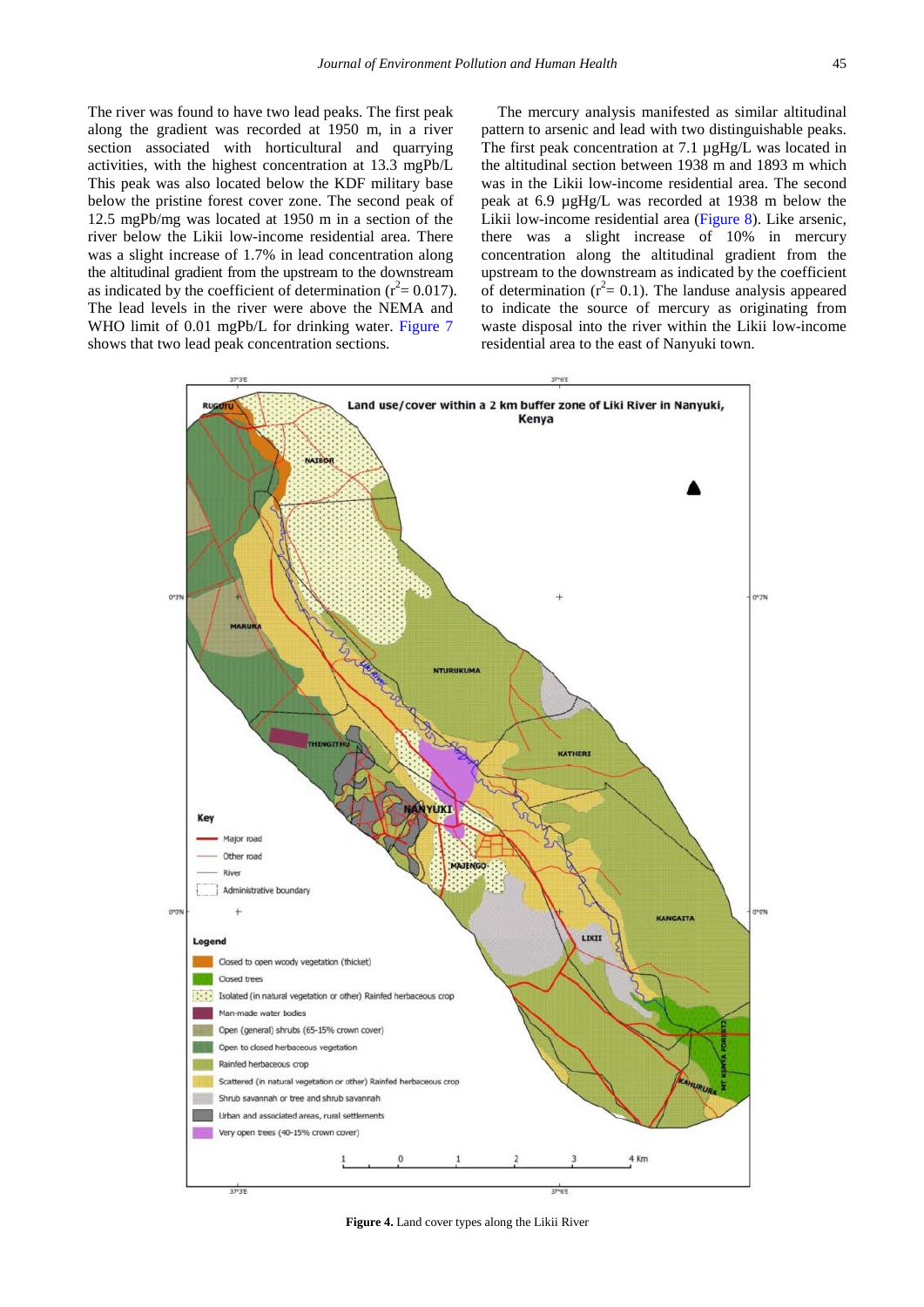<span id="page-7-0"></span>

**Figure 5.** Variation in land use types along the altitudinal gradient of the Likii River

<span id="page-7-1"></span>

**Figure 6.** Arsenic concentration in Likii River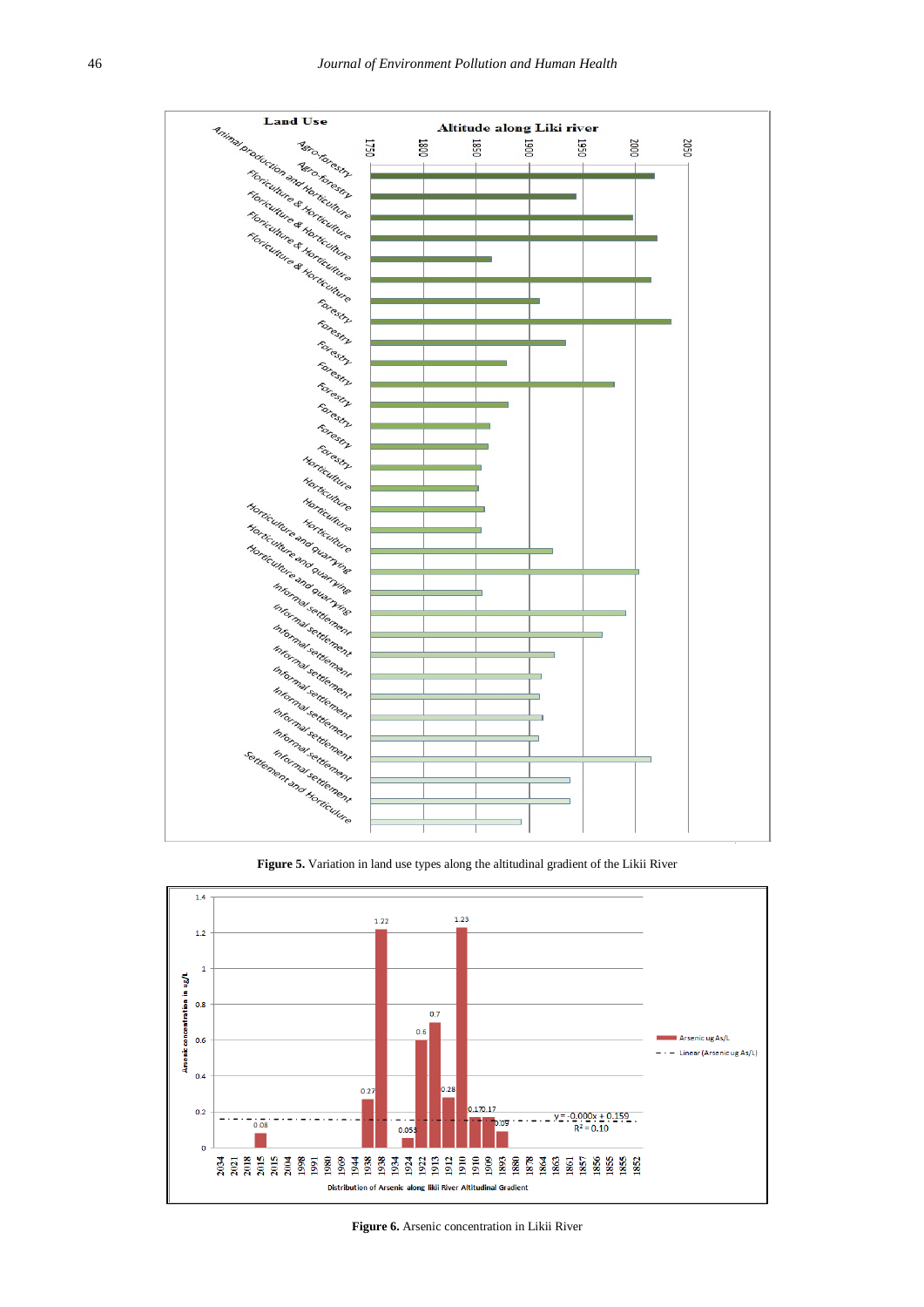<span id="page-8-0"></span>



<span id="page-8-1"></span>

**Figure 8.** Trend in mercury concentration in Likii River

<span id="page-8-2"></span>

**Figure 9.** Atrazine concentration in the Likii River

The concentration of atrazine in the river was undetectable at 2034 m in the high altitude catchment zone inside Mt. Kenya forest. The mean level for this pesticide along the gradient was 46.9 µg/L with three peaks. The first peak of 62.1 µg/L was recorded at 1934 m and the second peak of 76.2 µg/L which was the highest at 1864 m which were both below the Kariki flower farm in the upper catchment. The third peak of 75.1 µg/L was recorded below the Likii low-income residential area and Likii flower farm. [Figure 9](#page-8-2) shows the variation in the concentration of atrazine along the altitudinal gradient.

[Figure 9](#page-8-2) shows that there was a consistent build-up of atrazine in the river with a 17% increase along the altitudinal gradient from the upstream to the downstream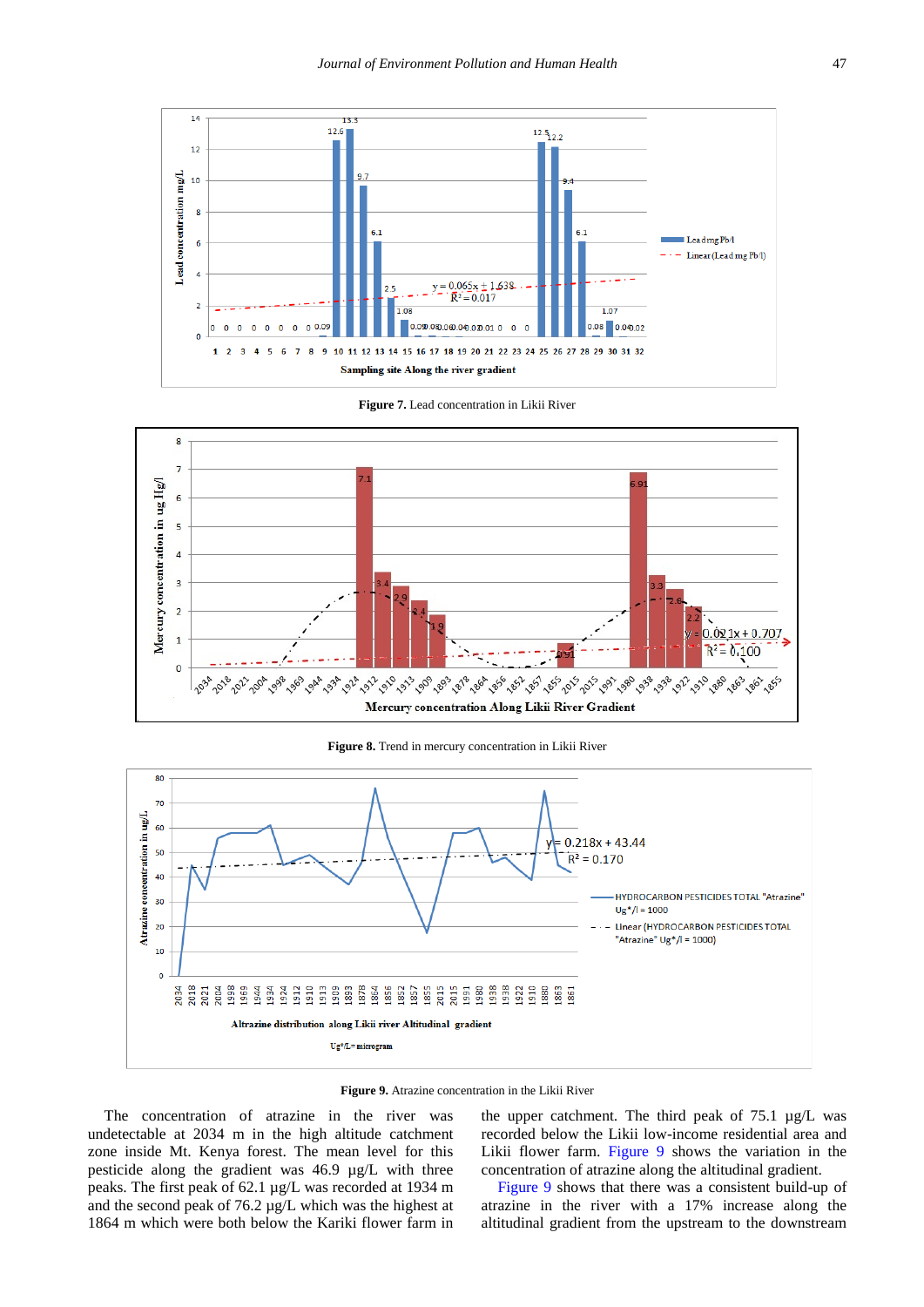as indicated by the coefficient of determination ( $r^2 = 0.17$ ). Given that the sampling was done after short rains it was possible that atrazine flushing by runoff from horticulture fields to the river was taking place. The pattern strongly suggested that the primary source of the pesticide was agricultural activities. The concentration of the pesticide, on the overall, was above the WHO limit of 0.002 mg/L or  $(2 \mu g/L)$ . Apart from the upstream sections of the river above Kariki flower farm, the water in the rest of the river was unsafe for human consumption due to the high atrazine concentration.

Just like atrazine, the concentration of β-endosulfan-isomer in the river was undetectable at 2034 m in the high altitude zone within the upper catchment but the overall mean level was 24.1 µg/L with three peaks along the altitudinal gradient. The first and second peaks of 37.5 µg/L was recorded in the section between 2015 m and 1944 m in the Likii low-income residential area while the third and highest peak of 56.7 µg/L was recorded at 1863 m below the other two peaks after the Likii horticulture farm. [Figure 10](#page-9-0) shows the variation in the concentration of β-endosulfan-isomer along the altitudinal gradient. [Figure 10](#page-9-0) shows that there was a consistent build-up of β-endosulfan-isomer in the river just like the case for atrazine. The statistical analysis indicated a 30% increase in the concentration of β-endosulfan-isomer along the altitudinal gradient as reflected by the coefficient of determination ( $r^2 = 0.30$ ). Although the concentration of β-endosulfan–isomer was slightly lower than atrazine, the levels were well above the WHO tentative limit of 20 µg/L in most sections of the river gradient with only 25% of the river gradient having β-endosulfan–isomer levels below 14 µg/L. The similar altitudinal trend in atrazine and β-endosulfan–isomer concentrations was an indication that the two were originating from agricultural sources.

<span id="page-9-0"></span>

<span id="page-9-1"></span>140 120 100 i in ug/L 80 ł  $60$ Endosulfan α-Iso 40 Endosulfan a-Isome  $\overline{2}$  $\sqrt{2}$ **R**  $\overline{a}$  $\overline{\mathbf{5}}$  $\epsilon$  $\overline{\mathbf{8}}$  $10$  $\overline{11}$ 12 13 14 15 16 17 18 19 20 21 22 23 24 25 26 27 28 29 30 31 Endosulfan B - Isomer and Mirex distribution along Likii river Altitudinal gradient  $Ug^*/L$ = microgram

**Figure 10.** Comparative altitudinal trend of β-endosulfan–isomer and atrazine along Likii River

**Figure 11.** Comparative altitudinal trend of Mirex and Endosulfan α-Isomer along Likii River

In the case of mirex, the pesticide, just like β-endosulfan-isomer, was undetectable at 2034 m in the high altitude upper catchment forest zone. However, the mean level along the altitudinal gradient was 49.7 µg/L with two distinguishable peaks. The first peak of 91.5 µg/L was recorded upstream below Kariki flower farm while the second and highest peak of 125  $\mu$ g/L was recorded downstream in the Likii low-income residential area and also next to Likii horticulture farm. [Figure 11](#page-9-1) shows the variation in the concentration of mirex in comparison with β-endosulfan-isomer along the altitudinal gradient.

The WHO does not have a clear limit for this pesticide but in the USA the EPA has set a limit of 1 part of mirex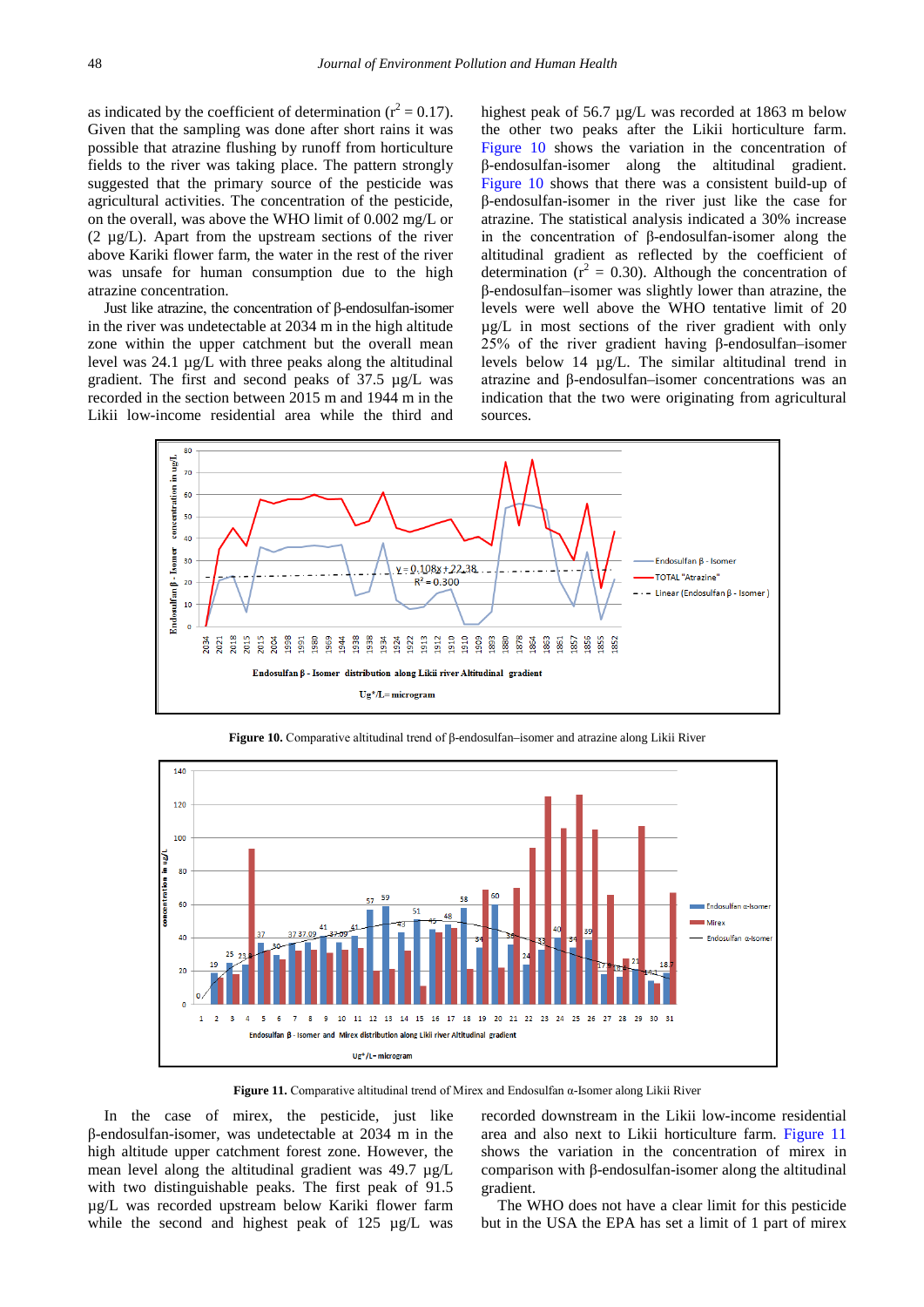per trillion parts of surface water (1ppt). [Figure 11](#page-9-1) clearly shows that this threshold has been exceeded in the case of the Likii River which means that the water is unsafe for human consumption.

#### **4. Discussion**

The highest concentration of arsenic in the river was 1.23 µgAs/L which was below the NEMA and WHO limits of 0.02 mgAs/L (20 µgAs/L). However, the presence of the heavy metal in the river water at 1910 m within the Likii low-income residential area means that the water is not safe for human consumption below that point. Comparative studies of arsenic pollution in the rivers of Kenya are quite rare. However, the study Nyamasaria River in Kisumu near Lake Victoria showed that arsenic content was much lower with the peak concentration at 0.01 µgAs/L [\[30\].](#page-12-24) Similarly, the arsenic levels in the Likii River were quite low compared with the levels reported for other African rivers. In the Limpopo Province in South Africa, for example, a high concentration of arsenic 13.7 µgAs/L has been recorded of in rivers [\[31\].](#page-12-25) But a study in the Northern Cape has reported severe arsenic poisoning with levels as high as 1000 µgAs/L which has been attributed to the use of chromated-copper-arsenate in the preservation of timber. Most of the other arsenic pollution studies in Africa have concentrated on groundwater resources. A study of arsenic water pollution in 12 wells in southern Nigeria, and recorded concentrations of up to 6.88 µg/L which was attributed to groundwater contamination wastes from garages and panel beaters workshops [\[32\].](#page-12-26) A similar study in Obuasi area and Ashanti region of Ghana reported high arsenic levels of up to 64-141 µgAs/L [\[8\].](#page-12-6) In Ethiopia, it has been reported that out of 138 samples from wells in the Rift Valley only 9 or 6.5% showed arsenic above the WHO limit of  $10 \mu g/L$  [\[33\].](#page-12-27)

Although the arsenic levels in the Likii River are below the NEMA and WHO maximum tolerable concentration, the mere presence of the heavy metal is a serious issue. The evidence from this study should make it necessary for efforts to be made of tracking the source of this toxic element and identify strategies for ensuring zero-arsenic in the river for public health reasons. This is important because studies have clearly shown that contaminated water used for human consumption, irrigation of food crops or livestock production poses the greatest threat to public health from arsenic. On average, an adult drinking 2 l/day of water containing 10 g/L of arsenic would accumulate upto 20 g/day of inorganic arsenic from drinking water alone.

The mean concentration of lead in the Likii River at 2.7 mgPb/L with a maximum of 13 mgPb/L was above the minimum NEMA and WHO limit of 0.01 mgPb/L for human consumption. This means that the water in terms of the tolerable lead level is unsuitable for human consumption below 1910 m. Lead in water was quite high in the river especially above Nanyuki town and also below the Likii low-income residential area compared to the levels in other rivers in Kenya. The high lead levels within the informal settlement might be associated with the use of lead-based paints as well as improper disposal of other

lead containing solid wastes (discarded batteries and garage waste) into the river. Higher lead levels were common near the horticulture and floriculture production areas which indicated the possible application of lead arsenate pesticides in the farms. This study was not able to establish whether military equipment and ammunition waste from military installations in the area are contributing towards the lead pollution in the Likii River.

The high levels of lead in the Likii River water are not common in other parts of Kenya even within the highly urbanized environments. The of the Nairobi river sections in Kikuyu, Kawangware, Chiromo, Eastleigh, Njiru and Fourteen Falls established that lead levels were mostly below detectable limit except in Kikuyu and Njiru [\[34\].](#page-12-28) In Kisumu, lead has previously been recorded at 0.65 mgPb/l in Nyamasaria River [\[30\].](#page-12-24) A study in Lake Naivasha, which is a hub for horticulture and floriculture, has recently recorded the lead concentration at 0.01-0.36 mgPb/L [\[35\].](#page-12-29) Similarly, a low and safe levels of lead at 0.23 and 0.004-0.009 mgPb/L have, respectively, been recorded in the rivers feeding into the Sasumua Dam in the south eastern zone of the Aberdare Ranges [\[36\]](#page-12-30) and Masinga reservoir which is part of the Tana River [\[37\].](#page-13-0)

In other parts of Africa, a study of River Challawa, in Kano City, Nigeria recorded lead level at 1.051 mgPb/L which was attributed to the improper disposal of industrial effluent [\[38\].](#page-13-1) In South Africa, the highest level of lead recorded in the Limpopo province was 0.8 µgPb/L in a typical rural area where people are mostly practicing subsistence farming [\[31\].](#page-12-25) Elsewhere in South Africa, lead concentration in Dzindi, Madanzhe and Mvudi rivers in Thohoyandou was recorded in the range of 0.01-0.02 mgPb/L [\[39\]a](#page-13-2)nd attributed to the effluent from a nearby sewage treatment plant and a waste dumping site.

The highest concentration of mercury in the Likii River at 7.1 µgHg/L within the Likii low-income residential area was way above the NEMA and WHO limit which should be less than  $0.005 \text{ mgHg/L}$  (5  $\mu$ gHg/L). This means that the river water is again unsafe for human consumption below 1910 m. However, higher levels of mercury have been reported in other parts of Kenya. A study of Nairobi for example, established that mercury was as high as 10 µgHg/L in Kawangware which is a high population density and low-income informal settlement just like the Likii settlement [\[34\].](#page-12-28) This means that a lot of mercury toxic wastes (medical waste, expired radio and flashlight batteries) in informal settlements are disposed into the rivers thereby endangering the lives of the people who rely on rivers as a source of water, fish or irrigated crops. Elsewhere, the study of mercury in river Naka and Irigu in Chuka which is in the foot slopes of Mt. Kenya established that the level was below the detection limit just like in the upstream sections of the Likii River which are forested  $[13]$ . In other parts of Africa, the highest level of mercury recorded in the Limpopo province at 2 µgHg/L was found to be safe compared to a level of level 300 µgHg/L in the Ngwabalozi river of Southern Zimbabwe which was dangerously high due to the impacts of gold mining [\[40\].](#page-13-3)

In the case of pesticide residue, the findings indicated the presence of atrazine from below 2018 m near the Kariki flower farm after which the level increased downstream to a maximum of 76 µg/L at 1864 m*.* The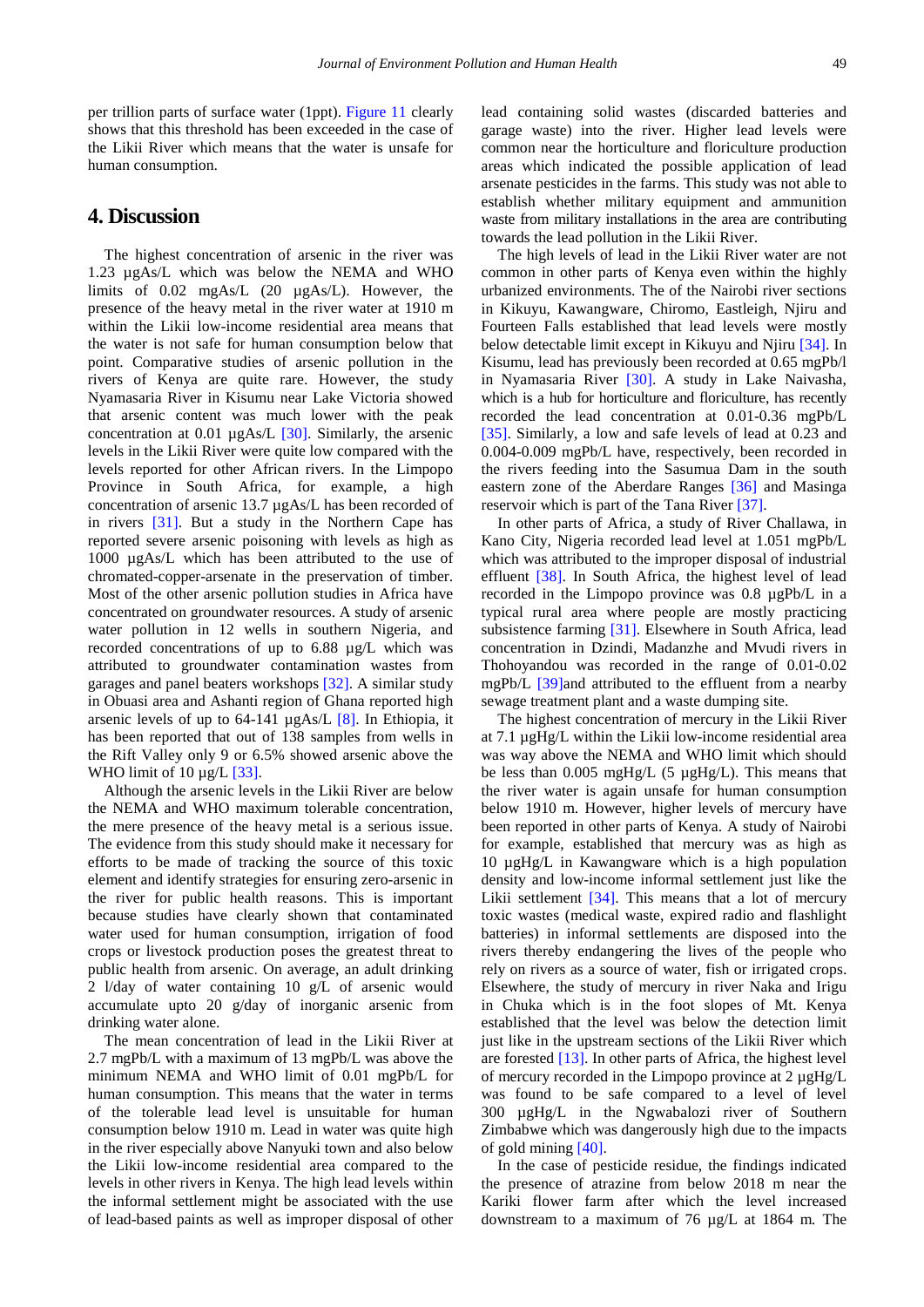interim maximum acceptable concentration for atrazine in drinking water is  $0.002 \text{ mg/L}$  (2 $\mu$ g/L) on the basis of which it was clear from this study that the river water was unsafe for human consumption below 2018 m. There are limited studies with which to compare this finding.

Just like atrazine, the maximum concentration of β-endosulfan-isomer at 56.7 µg/L in the Likii River was well above the WHO tentative limit of 20 µg/L in most sections of the river below 2015 m. The concentration appeared to increase near the horticultural and floricultural irrigation farms especially the Kariki flower farm in the upstream and the Likii horticulture farm in the downstream. It was again clear from the β-endosulfan-isomer that the river water was unsafe for human consumption below 1934 m*.*  A similar study in Lake Naivasha basin which is a hub for horticulture, established that the mean concentration for endosulfan was 0.13 µg/L in 2010 [\[41\]](#page-13-4) while another reported the highest level at 1.03 µg/L [\[35\]](#page-12-29) but the two cases were within the WHO limit of  $2 \mu g/L$ .

In the Western Cape in South Africa, endosulfan levels of upto 0.83 μg/L and 3.16 μg/L have been reported in the farming areas of Hex River Valley and a reservoir in Grabouw, respectively [\[42\]](#page-13-5) . Endosulfan water pollution is widespread in West Africa. In Côte d'Ivoire, high endosulfan levels was detected in 85% of community shallow wells within agricultural areas which exceeded the recommended level of 0.1  $\mu$ g/l for drinking water [\[25\].](#page-12-19) The maximum endosulfan concentration was 25.3 µg/l. In Bénin, a study undertaken in the Pendjari reserve recorded the pesticide at  $0.5\mu g/L$  [\[25\]](#page-12-19) while a similar study in Oyansia River which crosses through the city of Accra in Ghana recorded endosulfan at 0.46- 0.04 µg/kg [\[29\].](#page-12-23) According to IPEN , endosulfan is considered as a highly toxic insecticide which is under consideration by the Persistent Organic Pollutants Review Committee for inclusion in the Stockholm Convention on Persistent Organic Pollutants [\[25\].](#page-12-19)

There are limited studies with which to compare the findings on mirex pollution in the Likii River. However, the water pollution by this pesticide was very surprising because it was contrary to the Government of Kenya position that the pesticide is not in use in the country [\[20\].](#page-12-15) The finding indicates that some pesticides are probably being used illegally in the country especially in the horticulture sector which is one of the most important foreign exchange earners after tea and tourism.

The production of export cut flowers, fruits and vegetables in Kenya increased from a cumulative 99,700 metric tonnes in the first half of 2012 to 111,892 metric tonnes in 2013 [\[35\].](#page-12-29) The total value of these exports was Ksh43.5 billion in 2013, compared to Ksh40.5 billion in 2012 [\[35\].](#page-12-29)

The key challenge in Kenya's horticulture sector is ensuring compliance with safety standards with respect to maximum pesticide residual level requirements [\[43\].](#page-13-6) The Government of Kenya has put in place two bodies, namely, the Pest Control Product Board (PCPB) and the Kenya Plant Health Inspectorate Service (KEPHIS) to ensure compliance with the required standards. KEPHIS which commenced its operations in 1997 is expected to establish laboratories to monitor the quality and levels of toxic residues in plants, soils and crop and animal produce including pesticide residue in the environment. It appears

like the capacity for field inspections in the two institutions should be strengthened in order to ensure effective protection of river ways from pesticide pollution.

The local people in the Likii catchment, especially those within the Likii low-income residential area and below, need to be urgently trained on the cheap methods of treating the river water, before use, in order to remove the waterborne heavy metals and pesticide residues which will affect their health in the long run. Studies have shown that conventional water treatment processes, specifically coagulation–flocculation, sedimentation and conventional filtration, are not very effective in removing heavy metals and pesticides from drinking water [\[44\].](#page-13-7) Traditional water treatment plants, for example, rarely exceed 10–20% removal of atrazine  $[45]$ . However, the removal of heavy metals and pesticides from the drinking water can be conducted by cheaply through activated carbon filtration [\[46,47\].](#page-13-9)

## **5. Conclusion**

The water in the Likii River is not safe for human consumption, especially below 2018 m in the altitudinal gradient, because of the presence of pesticide residue (2018 m for mirex and 2015 m for β-endosulfan-isomer). The bigger problem begins from 1938 m downwards due to the presence of both pesticide residue and heavy metals (1934 m for atrazine, 1938 m for mercury, 1934 m for lead and 1910 m for arsenic).

The priority short term intervention for this problem is public awareness for people to know the risks associated with consuming water from the contaminated river. This can easily be undertaken through the Likii River Water Resources Users Association (LRWRUA) which was formed in 2001 with the aim of tapping into the social and economic benefits of the river users, while addressing the conflicts between the various interests and stakeholders. LRWRUA need to be facilitated in order to raise awareness among their members who are the most likely victims of the negative impacts of water pollution in the river. The LRWRUA should also be empowered with the capacity to undertake water quality surveillance along the river in order to know how the state of water quality is changing from time to time and take action. The other short term intervention is for LRWRUA members to be urgently trained on the use of activated carbon filtration for the removal of heavy metals and pesticide residue which cannot be removed through the boiling of water before consumption. Cheap activated carbon filters for household use can be made from charcoal, sand and bones in order to remove a broad spectrum of chemical residues including heavy metals and pesticides from the drinking water. The County Government of Laikpia can take lead in these interventions. There is need for the national and county governments to ensure that slum settlements such as the Likii low-income residential area situated next to the rivers are provided with proper sanitary infrastructure in order to alleviate river pollution through improper waste disposal.

On the long term, there is need for more serious inspections and prosecutions by the PCPB in order to ensure that the distribution of dangerous pesticides is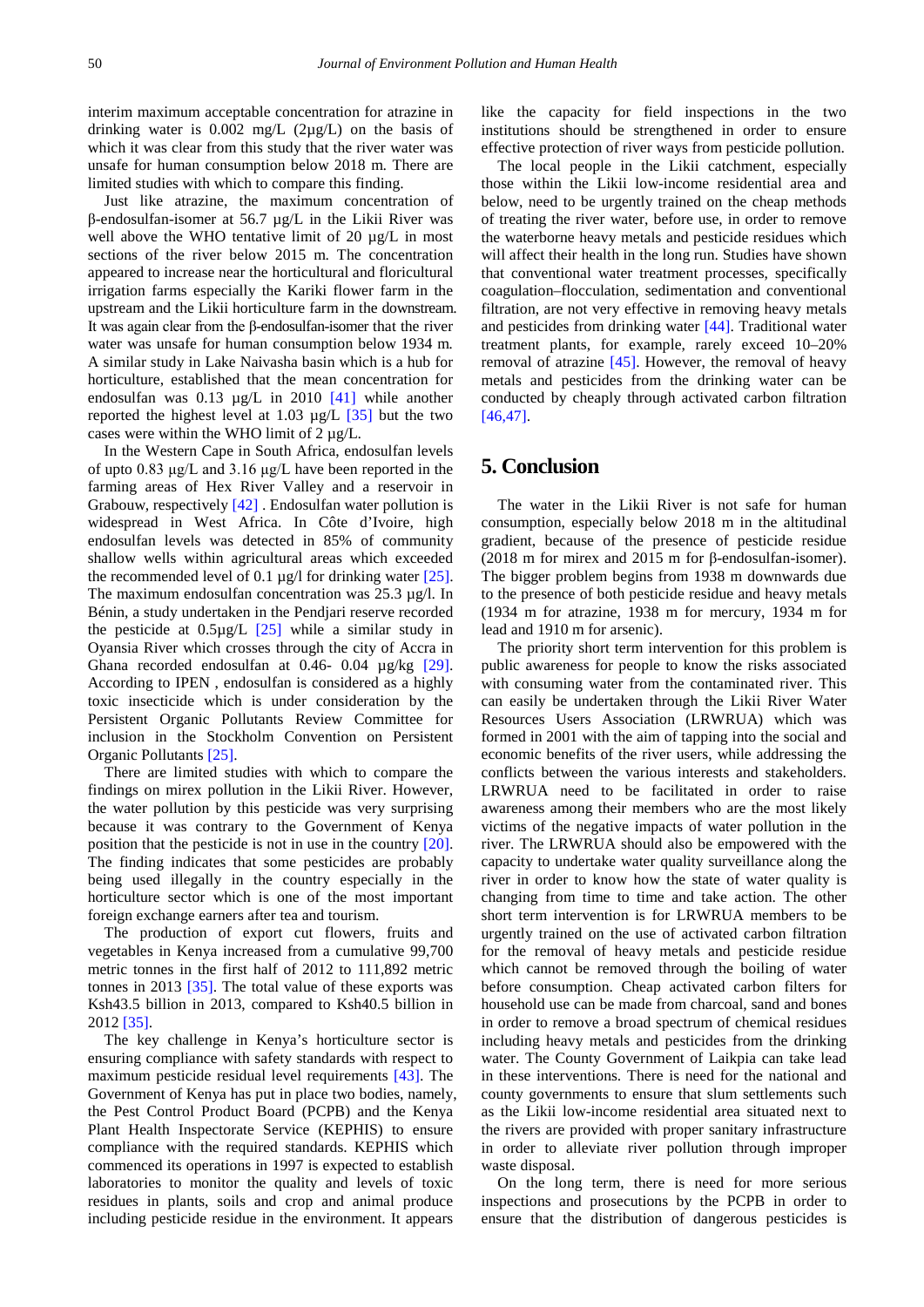properly regulated. It is also necessary that the KEPHIS is adequately funded and equipped to inspect horticulture and floriculture farms more effectively to ensure that leakage of dangerous pesticides into the water ways is prevented. The National Environment Management Authority (NEMA) should also undertake impromptu environmental inspections and control audits in horticulture farms in order to ensure the protection of the neighboring environments especially rivers from which people can suffer long term and irreversible health damages. At the same time, further research is necessary to establish the environmental impacts of the military installations which are located along rivers.

## **Acknowledgements**

The authors are extremely grateful for the fieldwork assistance given by Mr. James Mwangi Ngatia of the Likii River Water Resources Users Association (LRWRUA) and the typesetting support provided by Ms. Tiffany Mwake (University of Nairobi). We are also grateful to Mr. Mtolo Nyamai of National Agricultural Laboratories (NARL) in the Kenya Agricultural Research Institute (KARI) for assisting in land cover mapping.

### **References**

- <span id="page-12-0"></span>[1] Okeyo, B. & A. Wangila (2012). Lead Poisoning in Owino U huru Slums in Mombasa- Kenya. IPRN-ISIP Project Report.
- <span id="page-12-1"></span>[2] Ngowi, A. V.F. & T. Partanen (2005). The East Africa Pesticide Network: lessons learned. Epidemiology 16(5) pg. 56.
- <span id="page-12-2"></span>[3] Nicolau, R., Galera-Cunha, A. & Y. Lucas (2006). Transfer of nutrients and labile metals from the continent to the sea by a small Mediterranean river. *Chemosphere,* 63 (3): 469-47.
- <span id="page-12-3"></span>[4] Wetangula G.N. (2004). Assessment of geothermal wastewater disposal effects case studies: Nesjavellir (Iceland) and Olkaria (Kenya) fields. MSc Thesis, University of Iceland.
- <span id="page-12-4"></span>[5] Stellman J.M (1998). Encyclopedia of occupational health and safety, 4<sup>th</sup> edition, ILO, Geneva.
- [6] Mazumder, D.N. G. (2008). Chronic arsenic toxicity & human health. *Indian J Med Res 128: 436-447*.
- <span id="page-12-5"></span>[7] World Health Organization (2001). Arsenic and Arsenic Compounds. 2<sup>nd</sup> ed. Environmental Health Criteria 224. Geneva.
- <span id="page-12-6"></span>[8] Fatoki O.S., Okoro H.K., Adekola F.A., Ximba B.J, & R.G. Synman (2012). Bioaccumulation of metals in black mussels (*Mytilusgallo-provincialis*) in Cape Town Harbour, South Africa. *Environmentalist 32:*48-57.
- <span id="page-12-7"></span>[9] Behmke, S., Fallon, J., Duerr, A.E., Lehner, A., Buchweitz, J. & T. Katzne (2015). Chronic lead exposure is epidemic in obligate scavenger populations in eastern North America. *Environment International 79:* 51-55.
- <span id="page-12-8"></span>[10] International POPs Elimination Network - IPEN (2012). Global Lead Paint Elimination by 2020: A Test of the Effectiveness of the Strategic Approach to International Chemicals Management. Berkeley, CA.
- <span id="page-12-9"></span>[11] Dadzie, E.S. (2012). Assessment of heavy metal contamination of the Densu River, Weija from leachate. B.Sc thesis Kwame Nkrumah University of Science and Technology.
- <span id="page-12-10"></span>[12] Driscoll, C. T., Mason, R. P., Chan, H. M., Jacob, D. J., & N. Pirrone (2013). Mercury as a global pollutant: sources, pathways, and effects. *Environmental science & technology,* 47(10), 4967-4983.
- <span id="page-12-11"></span>[13] Mutembei, J.K, Salim A M, Onditi, O.A, Waudo W. & A.O Yusuf (2014). Levels of concentration of heavy metals (lead, cadmium, arsenic and mercury) and nutrients in rivers Naka and Irigu (Kenya) Using Atomic Absorption Spectrometry and UV/Visible Spectrophotometry. *Journal of Applied Chemistry (IOSRJAC)*  7(11): 82-88.
- <span id="page-12-12"></span>[14] Baby J., Raj J.S., Biby E.T., Sankarganesh, J., Jeevitha, M.V, Ajisha S.U. & S. S. Rajan (2010): Toxic effect of heavy metals on aquatic environment. *Int. J. Biol. Chem. Sci. 4(4): 939-952*.
- [15] Walters, M. &F. Roe (1965): A study of the effect of zinc and tin administered orally to mice over a prolonged period, Fd. Cosmet. Toxicol., 3: 271-276.
- <span id="page-12-13"></span>[16] Beman, J. M. & P. A. Matson (2005). Agricultural runoff fuels large phytoplankton blooms in vulnerable areas of the ocean. *Nature*, 434, 211-214.
- [17] Boesch, D.F Boyton, N.R & W.M. Kemp *(*2001). Factors in the decline of coastal ecosystems. Science 293: 1589-1382.
- [18] Jenkinson, B.J., Franzmeier, D.P. & W.C. Lynn (2002). Soil hydrology on an end moraine and a dissected till plain in westcentral Indiana. *Soil Sci. Soc. Am. J. 66:*1367-1376.
- <span id="page-12-14"></span>[19] Lari, S., Khan, N., Gandhi, K., Meshram, T. & P. T. Neeta. (2014). Comparison of pesticide residues in surface water and ground water of agriculture intensive areas. *Journal of environmental health science & engineering. 12(11):1186-2052.*
- <span id="page-12-15"></span>[20] GoK (2007). The Kenya national implementation plan for the Stockholm Convention on Persistent Organic Pollutants (POPS), Ministry of Environment and Natural Resources.
- <span id="page-12-16"></span>[21] Bucibo, M. N. G. (2010). Identification and quantification of selected pesticides in surface water in Southern Gauteng region. *Magister Technologiae* dissertation, Vaal University of Technology.
- <span id="page-12-17"></span>[22] Tirado, R., Englande, A.J., Promakasikorn, L. & V. Novotny (2008). Use of agrochemicals in Thailand and its consequences for the environment. Greenpeace Research Laboratories Technical Note GRL-TN-03-Trochim, W.M.K. (2006).
- [23] Abusalma, E.E. A. Y. A (2003). Pesticides residues (Endosulfan and dichlorodiphenyltrichloro ethane) in milk of cows grazed in Elgezira scheme. Master of Public and Environmental Health thesis, University of Khartoum.
- <span id="page-12-18"></span>[24] World Health Organization (2005). The WHO recommended classification of pesticides by hazard and guidelines to classification. Geneva.
- <span id="page-12-19"></span>[25] IPEN (2009). Endosulfan in West Africa: Adverse Effects, its Banning, and Alternatives. Stockholm, Sweden.
- <span id="page-12-20"></span>[26] GoK (1999). Environmental Management and Coordination Act (EMCA) No. 8 of 1999, Government Press, Nairobi.
- <span id="page-12-21"></span>[27] Aeschbacher J, Liniger H, & Weingartner R. (2005). River water shortage in a highland-lowland system: a case study of the impacts of water abstraction in the Mount Kenya Region. *Mountain Research and Development 25(2):*155-162.
- <span id="page-12-22"></span>[28] Kenya National Bureau of Statistics (KNBS, 2010). Kenya 2009 Population and Housing Census.
- <span id="page-12-23"></span>[29] Takasaki Y., Inagaki K., Sabarudin A., Fujii S.-I., Iwahata D., Takatsu A., Chiba K. & T. Umemura (2011). Multielement analysis of micro-volume biological samples by ICP-MS with highly efficient sample introduction system Talanta, 87(1): 24-29.
- <span id="page-12-24"></span>[30] Amusu, K.K. (2012). Organochlorine pesticides residue levels in cabbage, soil and irrigation water in some farming communities in Accra. Master's thesis, Kwame Nkrumah University of Science and Technology.
- <span id="page-12-25"></span>[31] Makokha A.O., Mghweno L.R., Magoha H.S., Nakajugo A., & J.M. Wekesa (2008). Environmental lead pollution and concentration in food around Lake Victoria, Kisumu, Kenya. *African Journal of Environmental Science and Technology 2(10):* 349-353.
- <span id="page-12-26"></span>[32] Ali Y.D. (2010): Toxic elements in the food chain: exposure pathways to infants in selected areas of Limpopo Province. M.Sc. thesis, University of South Africa.
- <span id="page-12-27"></span>[33] Afolabi, O.M., Ajayi, I.R., Fayose, R.S., Olubosede, O., & A.G. Sunday (2011). Arsenic, Nickel and Iron Concentration levels in Water Samples from Hand-Dug Wells from Ugbe Akoko. *American Journal of Applied Sciences,* 8(2):182-185.
- <span id="page-12-28"></span>[34] Clemens, R., Kjell, B., Bjorn, F., Zenebeelaku, M., Redda, T. H. & S. Ulrich (2003). Drinking water quality in the Ethiopian section of the East African Rift Valley I-data and health aspect. *Science Total Environment,* 311(3): 65-80.
- <span id="page-12-29"></span>[35] Budambula N. L. M. & E. C. Mwachiro (2005). Metal status of Nairobi river waters and their bioaccumulation in *Labeocylindricus*. *Water, Air, and Soil Pollution 169:* 275-291.
- <span id="page-12-30"></span>[36] Njogu P.W. (2011). Assessment of pollution and prediction of environmental risks of organochlorine pesticide residues on aquatic communities in Lake Naivasha, Kenya. PhD thesis, Jomo Kenyatta University of Agriculture and Technology.